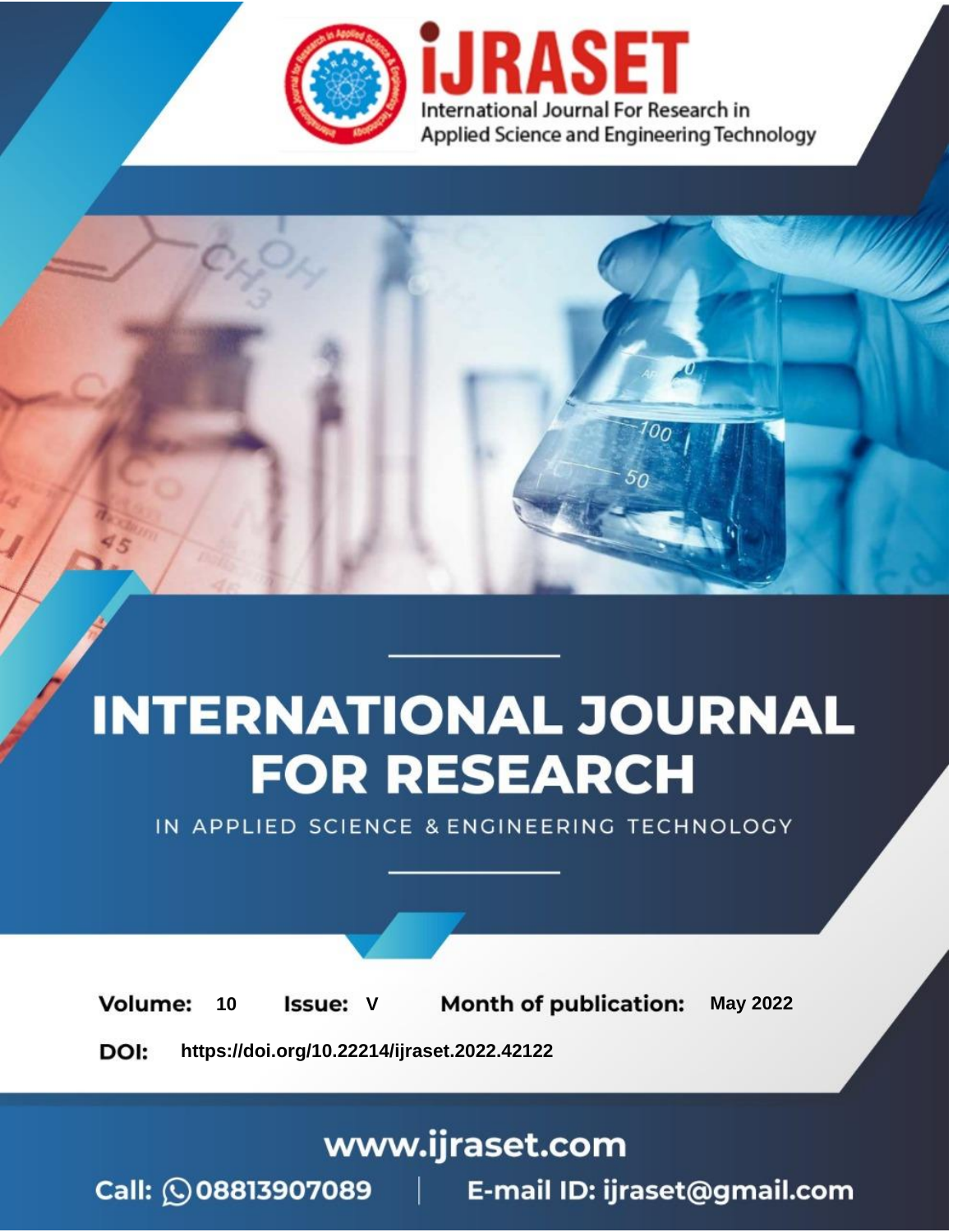### **Heterogeneous Multi-Model Ensemble based Length of Stay Prediction on MIMIC III**

D. Geethamani<sup>1</sup>, Dr. R. Rangaraj<sup>2</sup>

*<sup>1</sup>Assistant Professor, Dr. N.G.P. Arts and Science College, Department of Computer Science <sup>2</sup>Professor & Head, PG & Research Department of Computer Science, Hindusthan College of Arts and Science, Coimbatore – 641 028*.

*Abstract: Accurately predicting the length of stay of patients in hospital can have positive impacts on both financial and psychological conditions of patients. This can also help hospital administrations to perform effective and correct allocation of critical resources to patients. This work presents an ensemble modeling technique that can be used for accurate determination of length of stay of patients based on several factors that are obtained from hospital records. The multi model nature of the architecture, and the heterogeneity associated with the production model provides a high performing system that can handle the complex hospital data. Experiments were performed on the standard MIMIC III data. Comparisons were performed with the existing state of the art models from literature. Comparisons indicate that the proposed HMME model demonstrations accuracy levels of 95%, indicating that the model can be effectively deployed in hospitals for decision making purposes. Keywords: Length of state prediction; ensemble modeling; multi model architecture; MIMIC III; correlation based analysis* 

#### **I. INTRODUCTION**

The current days have witnessed a huge and increased emphasis on high value care in hospitals. Hospitals tend to improve the efficiency, quality off the services provided and also aims to reduce the complications for the patients [1]. Delay in discharges tend to be the most troublesome off issues faced by hospitals [2]. From the patient's perspective, delay in discharges leads to an automatic increase in cost. Further, the increased Length of Stay (LoS) also leads to a risk of several hospital acquired complications. All these factors collectively lead to decreased patient satisfaction [3]. Precise identification of length of stay can aid in better management of bed and other critical resources, which are part of a hospital system. This can also result in effective control of inpatient flow. Controlled in patient flow can effectively reduce waiting time for patients, leading to better patient satisfaction and also results in high level of cost savings for the hospitals [4]. According to research it was identified that a one hour delay in discharge can lead to a 3% increase in the odds of patient mortality [5]. Inpatient admission levels and determining the length of stay can highly influence bed assignment decisions. These are the major challenges faced by hospital strategic and operational management team. Hospital admissions generally require preplanned bed assignments. This is due to the fact that surgery based admissions are mostly inpatient in nature. Current bed allocations and assignments are based on human judgment. These judgments may not be proved to be highly operative. Smooth allocation of beds with less waiting time for patients can be effectively performed with length of stay based analysis.

Length of stay is an effective indicator of hospital activity and can be a clear and defining proxy that can indicate the resources consumed in hospitals [6]. Accurate length of state prediction can have positive impact on health service delivery [7]. Clinical treatment procedures tend to be clear indicators that can be used to determine the length of stay of patients [8]. The clinical treatment processes presents crucial factors that can aid in evaluating health care services of hospitals. The clinical treatment procedures tend to vary with patients [9]. Hence, the treatment process should be continuously monitored to correctly determine the length of stay. Further, treatment variations should be monitored to identify the change in length of stay.

This work presents an effective patient monitoring system that can aid in accurate determination of length of stay of patients. The proposed model is constructed as a heterogeneous multi model ensemble, HMME, to handle the complex nature of hospital data. Hospital data is composed of large number of features. This issue of huge dimensionality is handled by using correlation based feature selection techniques. The preprocessed data is passed to multiple heterogeneous models for training. Multiple predictions obtained from the models are aggregated to obtain the final prediction.

The remainder of this paper is structured as follows; Section 2 presents the related works, Section 3 presents a detailed view of the proposed HMME architecture, Section 4 provides the results and the discussions, and Section 5 concludes the work.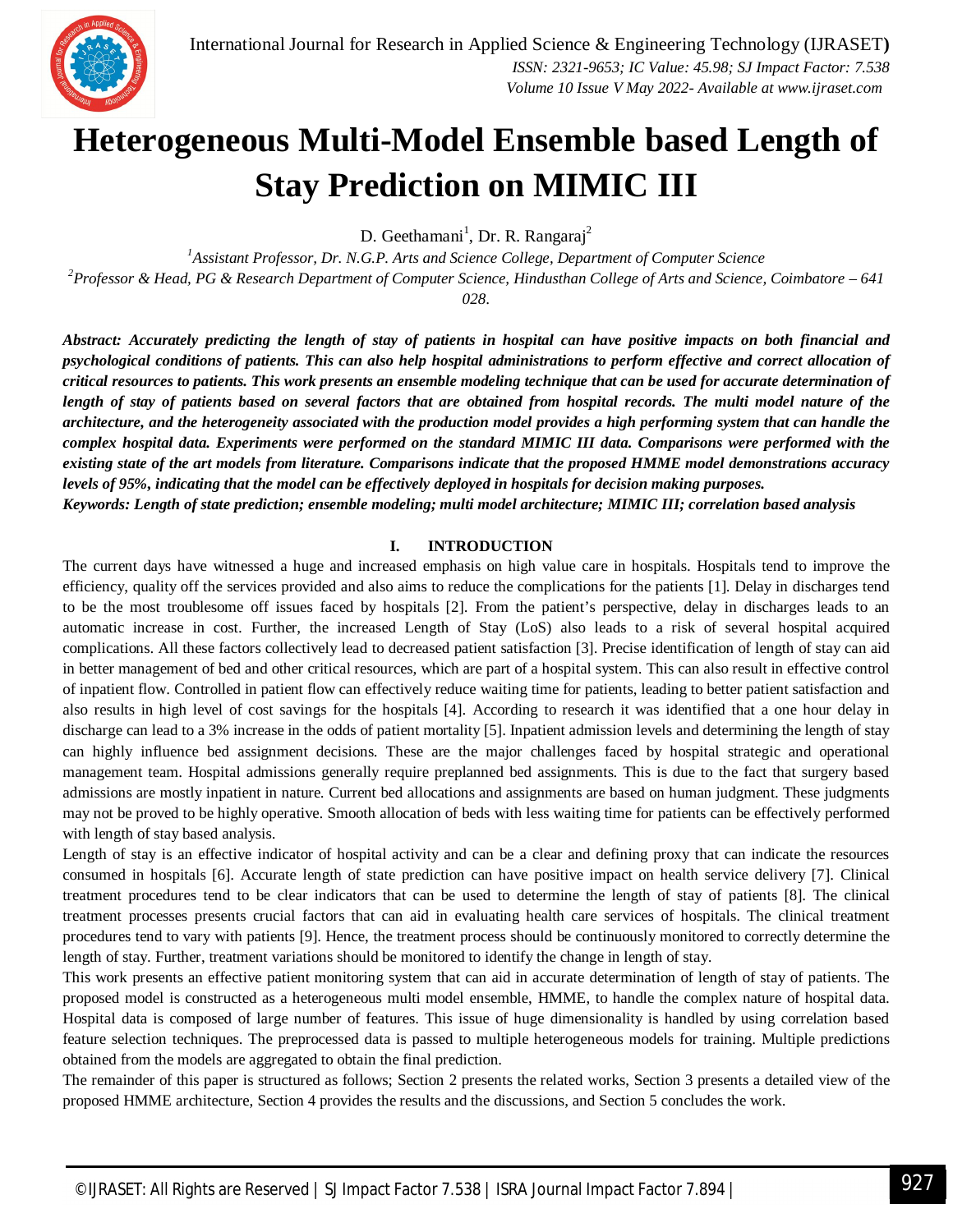

 *ISSN: 2321-9653; IC Value: 45.98; SJ Impact Factor: 7.538 Volume 10 Issue V May 2022- Available at www.ijraset.com*

#### **II. RELATED WORKS**

This section will cover some of the recent and most popular literature works that are available for length of stay prediction.

A statistical model based method for predicting length of stay for stroke patients was proposed by Lin et al. [10]. This technique is based on identifying statistical properties between features like age, gender, comorbidity levels, and functional independence measure. In addition to this chase square test and PH regression analysis and log transformed linear regression where applied to obtain the length of stay levels. A length of stay prediction model that predicts prolonged length of stay for patients with community acquired pneumonia was proposed by Uematsu et al. [11]. This work uses logistic regression determine the length of stay. The model also includes patient characteristics as prediction indicators. The model has been validated using bootstrapping techniques. Other similar studies based on identifying Length of stay of patients include a pneumonia based study by Cortoos et al. [12], a Swiss multicenter study by Widmer et al. [13], and a healthcare study in Japan by Hamada et al. [14].

A neural network based model for length of state prediction was proposed by He et al. [15]. This is a multi-task learning model that operates based on two factors, patient flow and length of stay. Further, recovery status, the types of surgery performed on patients and the treatments performed for the patients also plays a vital role in determining the length of stay. This work links all the above mentioned factors and creates an artificial neural network based model that performs multitask learning. Multiple model analysis do identify length of stay in newborns was proposed by Thompson et al. [16]. This is a standard analysis architecture that uses existing models from weka to perform analysis. An ensemble based model do identify length of state prediction in brain tumor patients was proposed by Muhlestein et al. [17]. This is a regression based model that aims to improve the predictive performance of the ensemble. A machine learning model developed for predicting length of stay for ICU patients was proposed by Jauk et al [18]. This work uses several machine learning models like neural networks and logistic regression to perform the classification process. Early length of state prediction model was proposed by Solis et al. [19].

A length of state prediction model that uses temporal similarity measures to determine the number of days of state was predicted by Huang et al. [20]. The model performs feature creation at varied stages of clinical treatment. A Case based reasoning methodology is followed to determine similar medical behaviors. Stage based length of state prediction model was proposed by Yang et al [21]. This technique has been performed on records that deal with patients sustained with burns. Prediction is performed after every clinical stage to determine the current length of stay factor. A network based prediction model for cardiac patients was proposed by Tu et al. [22]. This technique is used to determine the length of stay of patients in ICU. Prediction calculator for length of state prediction after spine surgery what's proposed by Lubelski et al. [23]. This technique is based on using demographic variables, comorbidities, treatment processes, and insurance status. The model performs both univariable and multivariable analysis. A technique using individualized single classification models for length of stay prediction in ICU patients was proposed by Ma et al. [24].

Most of the works discussed in this section are specific and disease based analysis. The proposed model is a generic architecture and can be used on all types of patients using their basic treatment records

#### **III. LOS USING HETEROGENEOUS MULTI MODEL ENSEMBLE (HMME)**

Predicting length of stay is one of the most significant aspects of a hospital management system. Effectively predicting the length of stay can ensure that the hospital can perform effective resource allocation. Hospital resources are usually critical components like ICU beds, oxygen beds, surgery rooms etc. Effective allocation of these resources can ensure that patients who require these resources are provided with the resources within significantly lower time buffer. This work presents a length of stay prediction model, Heterogeneous Multi Model Ensemble(HMME),to perform faster and more accurate predictions. The proposed HMME model is composed of two major sections; the first section performs statistical feature reduction by using correlation based techniques, the second section performs length of state prediction using multiple heterogeneous machine learning models.

#### *A. Data Preprocessing*

Data preprocessing forms the initial and the most significant process in the length of state prediction process. Medical data is used as the training data for this process. Medical data tends to be huge and voluminous in nature. This work uses the MIMIC III data as the model data for the training process. Data is distributed in several files based on the department from where the data has been collected. Hence, it becomes important to analyze the files and identify the most appropriate and the most significant data features for use in the prediction model. This work selects the features that correspond to admission details, discharge details, treatments and test details corresponding to patients.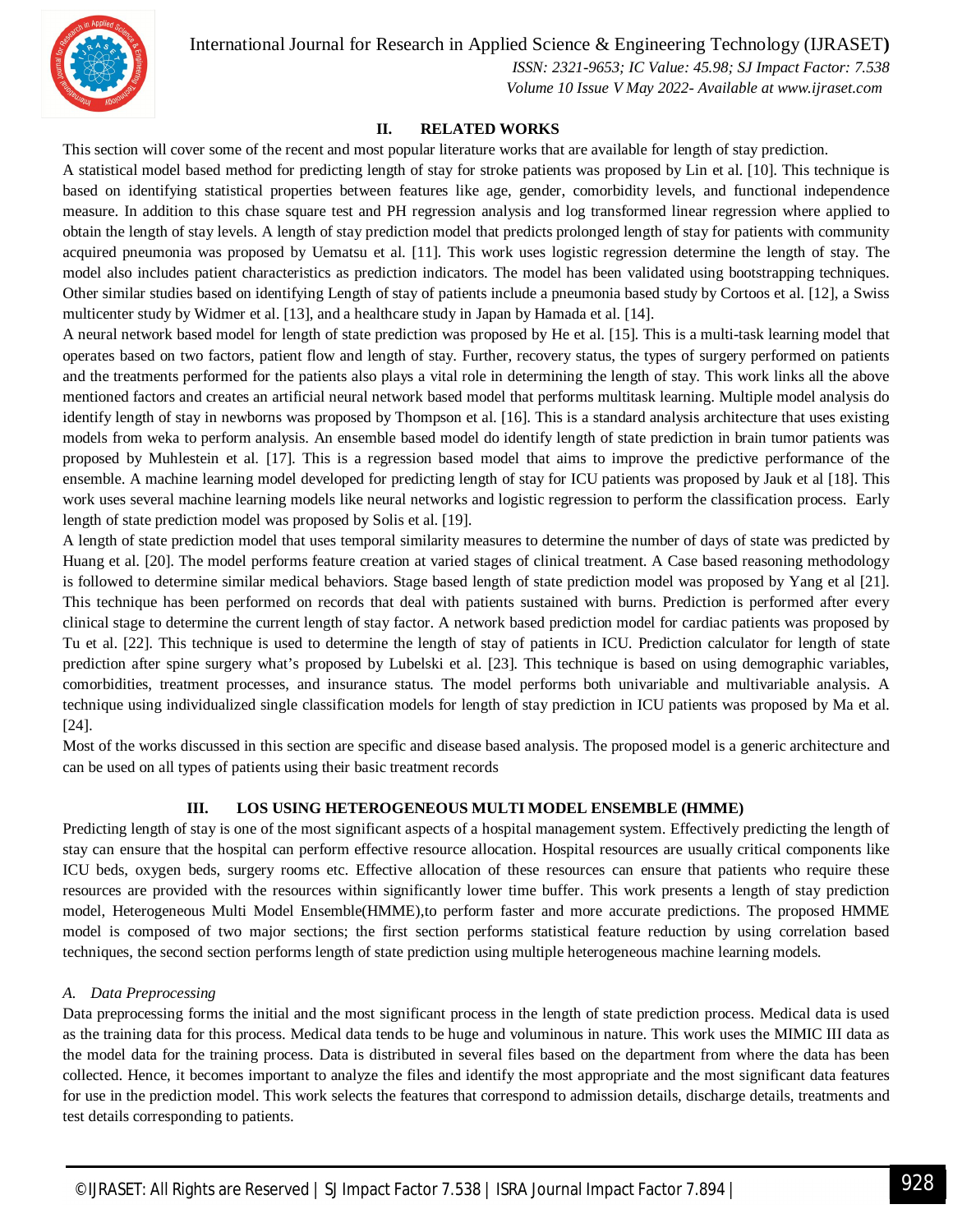

 *ISSN: 2321-9653; IC Value: 45.98; SJ Impact Factor: 7.538 Volume 10 Issue V May 2022- Available at www.ijraset.com*

Followed by the process of manual selection of features, the data is transformed to ensure that it is suitable for the machine learning process. The initial transformation is performed on the date of birth feature. The data contains a feature that shows the date of birth of a patient. This feature is a datetime object, hence, it cannot be directly used by the machine learning model. This feature is transformed to represent age, and is converted to a numerical feature. Diagnosis has been identified as a feature containing too many distinct string values. This is because of performing several unique treatments on patients, as treatments vary from patient to patient. Further, the large number of distinct entries are also attributed to spelling errors. In order to reduce the number of distinct elements, a grouping process is applied to this feature. The treatments that are performed on less than 10 patients are identified and are grouped together as miscellaneous treatments. Further, the length of stay feature is created as a continuous valued feature. Analysis from literature shows that the length of stay of a patient that is less than 10 days does not exhibit any significant impact on the patient's health, as well as the cost. However, the length of stay of more than 10 days effects both the health of the patient and also makes it significantly difficult to perform prior determination of their discharge date. Hence, the threshold of 10 days is a very important threshold factor, and this work converts the continuous valued data do a binary classification problem, based on this threshold.

Statistical analysis of the data also indicates that, the data is also prone with several null values, and inconsistent values. This issue is tackled in two stages. Features that exhibit more than 90% of null values are eliminated. Similarly, instances that exhibit more than 90% of null values are also eliminated. Other null values are imputed using averaging factor for numerical features, and refilling with the mode value for string features. The base data operated upon is medical data, hence the data contains several string features. These features are converted to numerical instances by using encoding techniques. This work uses one hot encoding as the preferred encoding technique. The one hot encoding technique creates a feature for each existing unique value contained in the selected feature. This process results in creating large number of features in the data.

#### *B. Correlation Based Feature Reduction*

The presence of large number of stream features string features, and, the presence of several unique values in the features research in results in creating increasing the attribute size of the data to a large extent. This eventually results in the curse of dimensionality. Hence, to ensure effective predictions, feature reduction is included as a mandatory component in this work. The process of correlation based feature selection is performed to reduce features in the data. Correlation refers to the affinity a feature depicts towards another feature. The values of correlation varies between -1 and 1. This work uses the Pearson's correlation [25] method to identify the correlation levels.

$$
c = \frac{\sum (x_i - \bar{x})(y_i - \bar{y})}{\sqrt{\sum (x_i - \bar{x})^2 \sum (y_i - \bar{y})^2}}
$$

Where x<sub>i</sub>and y<sub>i</sub> are the values in sample, and  $\bar{x}$  and  $\bar{y}$  are the mean values if the x variable and the y variable.

Pair based correlation is identified for all the existing features in the data set. Pairs that exhibit greater than 50% correlation in both magnitudes (positive and negative) are selected as the features to be retained. This process is performed for all the features, and the selected feature set is combined, and the duplicates containing the feature set are eliminated to obtain the final feature set. Identifying values like admission ID, hospital ID, and patient ID are retained.

#### *C. Heterogeneous Multi-Model Ensemble (HMME) Creation*

The prepared data is passed to the multi model ensemble architecture for prediction. The data is huge and is complex in nature. This mandates the use of multiple models that can handle the complexity of the data to provide effective results. The advantage of using a multi model approach is that issues contained in certain models can be compensated by the positives exhibited by other models. Hence, predictions from a multi model architecture are considered to exhibit better performance compared to using stand-alone machine learning models. This work creates multiple models using decision tree, Gaussian naïve Bayes, and random forest.

Decision tree is the type of machine learning model that creates a tree like model for decision making. The root of the created tree contains the basic split, representing the feature exhibiting high entropy. This is followed by creating features that exhibit next level in entropy levels. The decision tree ends in leaf nodes that provide the final classification result. Decision trees can also be linearized into decision rules. Hence, decision trees are considered to be highly interpretable models. The major advantage of decision trees is that they can be combined with other decision techniques effectively. However, they are very unstable. Even a small change in the base data can lead to a drastic change in the tree structure.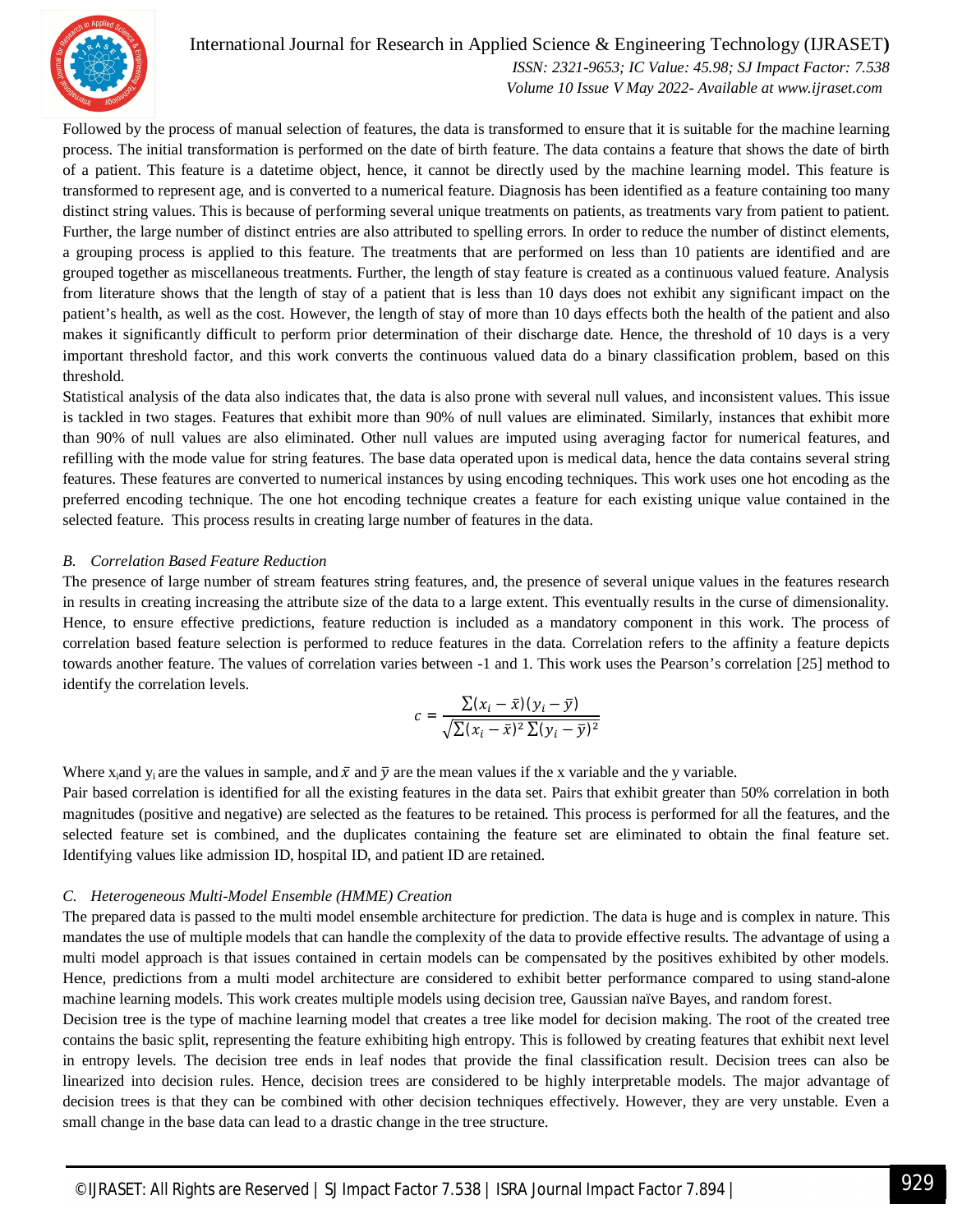

 *ISSN: 2321-9653; IC Value: 45.98; SJ Impact Factor: 7.538 Volume 10 Issue V May 2022- Available at www.ijraset.com*

Naïve Bayes is the type of probabilistic classifier that is based on Bayes' theorem. Naïve Bayes is based on the assumption of attribute independence. The model is highly scalable and is highly interpretable. Gaussian naïve Bayes is used when operating on continuous valued features. The major downside of this model is that it considers all the features to be independent.

Random forest is a tree based ensemble modeling technique. They are created by aggregating multiple decision trees. They are effective in reducing the overfitting issue cost in decision trees. They are generally used as black box models. Hence, they lack interpretability provided by decision trees.

The three models, decision trees, Naïve Bayes and random forest are used as the three base models for creating the classifier. The identifier values contained in the data are temporarily removed to create the training data for the multiple models. The entire data is passed to all the three models for the training process. Analysis of the data shows that the data exhibits an imbalance level of eight. Although the imbalance level is not very high, handling the existing imbalance level is mandatory to create a model that can effectively and accurately predict the length of stay. Since, the imbalance level is low, model based imbalance handling approach has been chosen. This is performed by the Naïve Bayes model. The high level of complexity contained in the data is handled by the decision tree model and the random forest model. Further, the overfitting issue exhibited by the decision tree model is effectively handled by the random forest model. This ensures that prediction from each model exhibits its own significance. Hence, all three models are considered with equal importance.

#### *D. Prediction Averaging*

Patient records for prediction are passed to the preprocessing module. This is followed by null value elimination and normalization of features. Features that are filtered using the correlation based feature selection method are retained for the prediction process. This preprocessed data is past all the train models. Every model uses the rules that have been generated to provide the prediction. A single prediction is required for each instance of the test data. However, as every model provides its predictions, multiple predictions are obtained for each instance. This work proposes a prediction averaging technique that can be used to combine the generated predictions into a single prediction. The process of the averaging approach is shown in the equation below.

$$
P = \frac{\sum_{i=1}^{n} p_i}{n}
$$

Where  $p_i$  is the prediction obtained from each of the individual models, and n is the total number of models used for prediction. The final averaged value, represents if the length of stay of the patient is less than or greater than 10 days. Although, this is a binary prediction, it is performed in the initial stages of the admission. Hence, it can be used as a valid indicator for determining the accurate length of state.

#### **IV. RESULTS AND DISCUSSION**

The heterogeneous multi model ensemble has been created using the MIMIC III dataset [26]. The ensemble model has been coded in the Python environment using the scikit package. MIMIC III is a single center database that contains clinical information that has been collected from patients admitted in critical care units in Beth Israel Deaconess Medical Center in Boston. The dataset contains details measured from demographics, billing, clinical measurements, medical history, laboratory tests and pharmacotherapy. The records are for a seven year period ranging from 2008 to 2014. The data contains details about 38,597 distinct patients representing 49,785 admissions. Performance of the length of stream prediction model has been analyzed based on performance metrics like, sensitivity, specificity, precision, accuracy, G-Mean and lift. The performances were calculated by creating the confusion matrix and by using the corresponding values in the below equations.

$$
TPR (or) Sensitivity = \frac{TP}{TP + FN}
$$
\n
$$
FPR = \frac{FP}{FP + TN}
$$
\n
$$
Precision = \frac{TP}{TP + FP}
$$
\n
$$
Specificity = \frac{TN}{TN + FP}
$$
\n
$$
Accuracy = \frac{TP + TN}{TP + TN + FP + FN}
$$
\n
$$
G - Mean = \sqrt{\frac{TP}{TP + FN} \times \frac{TN}{TN + FP}}
$$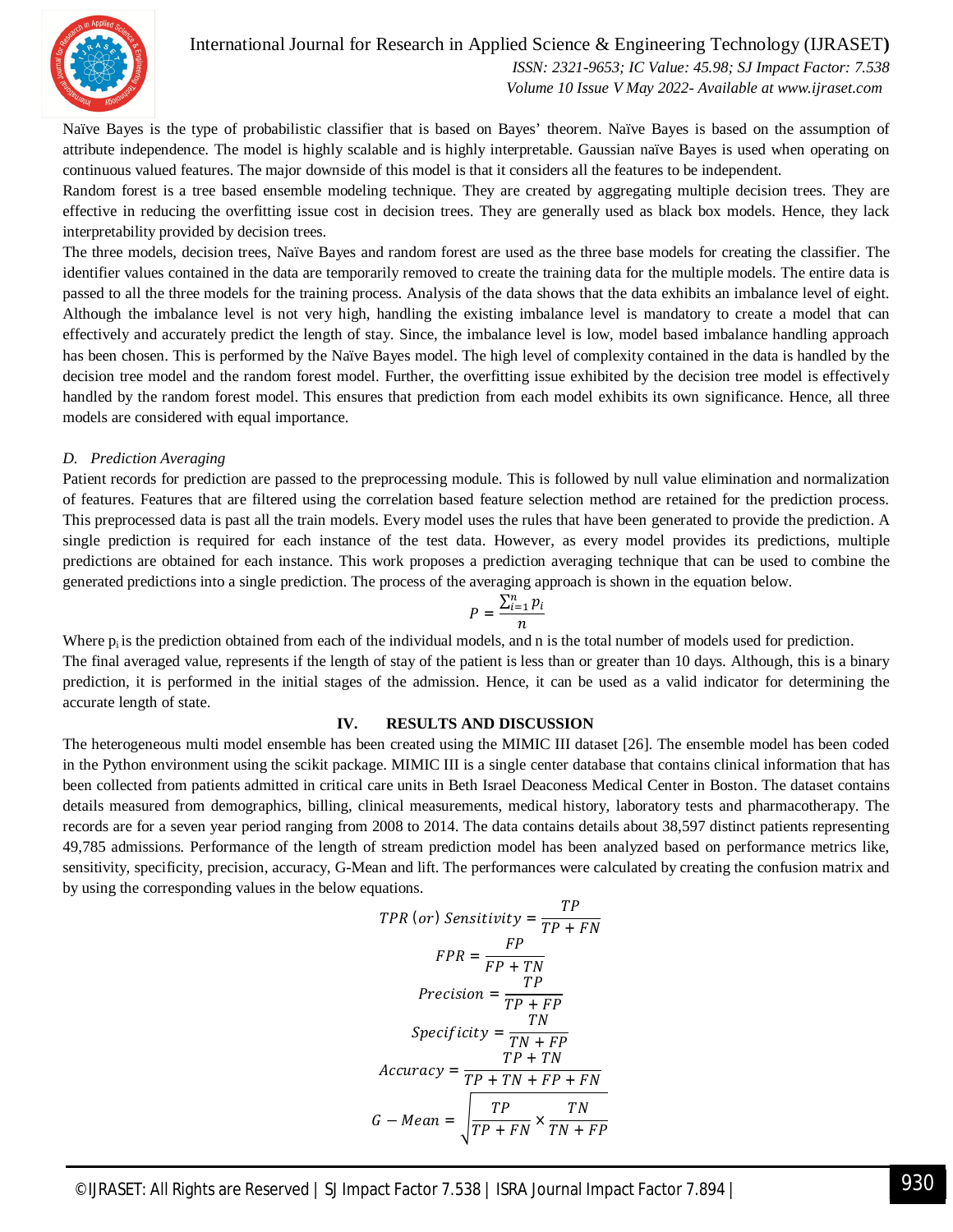

 *ISSN: 2321-9653; IC Value: 45.98; SJ Impact Factor: 7.538 Volume 10 Issue V May 2022- Available at www.ijraset.com*

$$
Lift = \frac{TP}{TP + FP} / \frac{TP + FN}{TN + FP + TP + FN}
$$

ROC curve for the proposed HMME model has been created and is shown in Figure 1. The ROC plot shows true positive rate in the Y axis and false positive rate in the X axis. An effective classifier is considered to be the one that exhibits its highest point to the top left corner of the plot. The plot created using TPR and FPR levels from the HMME model exhibits its highest point at less than 0.2 FPR and greater than 0.95 TPR. The point could be observed in the top left coordinate of the plot. This shows that the model is capable of predicting with high true positive rate and low error levels.



Figure 1: ROC Plot of HMME

The precision recall (PR) curve of the HMME model is shown in figure 2. The precision recall curve is created based on the precision and the recall values which depict the performance of the classifier model in correctly identifying the positive classes. This work considers patients with length of stay greater than 10 days as the positive class. High values for both precision and recall are expected in a good classifier model. An effective indicator, is the alignment of the highest point in a PR plot towards the top right coordinate of the chart. This indicates high precision and high recall. HMME model exhibits its highest point towards the top right. This indicates that the model high efficiency in correctly identifying the positive classes which correspond to patients with a length of state greater than 10 days.



Figure 2: PR Plot of HMME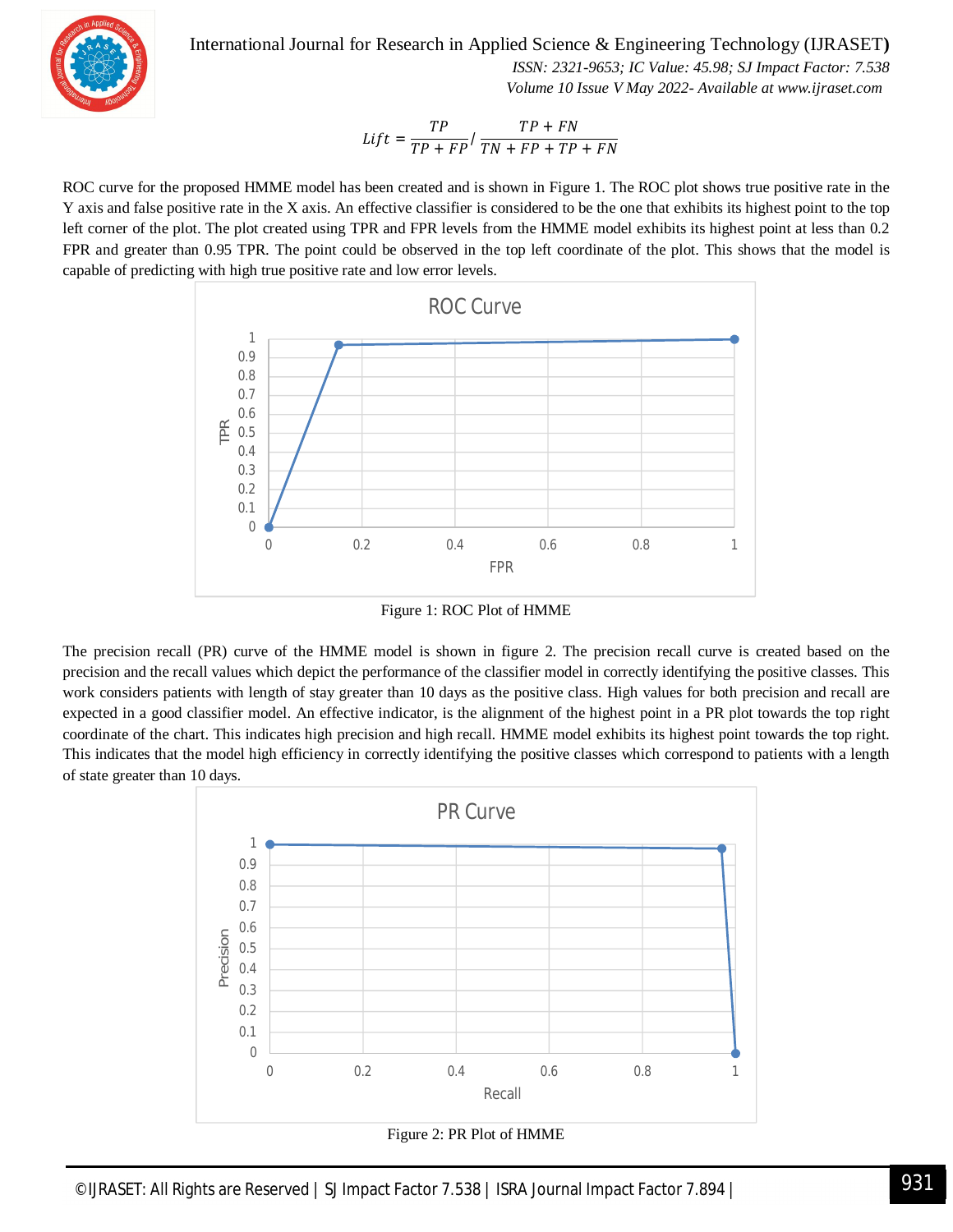

#### International Journal for Research in Applied Science & Engineering Technology (IJRASET**)**  *ISSN: 2321-9653; IC Value: 45.98; SJ Impact Factor: 7.538*

 *Volume 10 Issue V May 2022- Available at www.ijraset.com*

The classification report of HMME model is shown in table 1. The report shows a view of precision, recall and F1-score. The report also provides a class based performance view. Further, overall metrics like accuracy is also provided in the report. Class based analysis shows that the performance of HMME in identifying patients with less than 10 days of length of stay exhibits an overall F1- Score of 80%. Performance on patients with greater than 10 days, which is a more significant prediction, exhibits an overall F1- Score of 98%.

Table 1: Classification Report of HMME

|                  | Precision | Recall | F1-Score | Support |
|------------------|-----------|--------|----------|---------|
|                  |           |        |          |         |
| $\boldsymbol{0}$ | 0.76      | 0.85   | 0.8      | 1221    |
|                  | 0.98      | 0.97   | 0.98     | 11085   |
|                  |           |        |          |         |
| Accuracy         |           |        | 0.96     | 12306   |
| Macro            | 0.87      | 0.91   | 0.89     | 12306   |
| Avg              | 0.96      | 0.96   | 0.96     | 12306   |

A comparison of the aggregatemetrics, accuracy, sensitivity, specificity and precision are shown in figure 3. The comparison is performed with length of stay prediction model by Ma et al [24]. Comparison shows that HMME model exhibits better accuracy and sensitivity levels, while the model proposed by Ma et al. exhibits better specificity and precision levels.



Figure 3: Aggregate Metric Comparison with HMME

An overall comparison of performance is shown in table 2. The best performances and highlighted in bold. It could be observed that the HMME model exhibits 16% reduced specificity levels and 2% reduced precision levels when compared to Ma et al. However, the overall accuracy levels of HMME model is 95%, which is 13% more than the model proposed by Ma et al [24]. Further, the specificity levels were also found to be 97%, which is 36% more improved, and the G-Mean was found to be 90%, which is 12% improved compared to Ma et al. However, the lift levels were found to be slightly low compared to the model proposed by Ma et al. The overall performance indicates that the HMME model outperforms Ma et al. in several metrics, indicating that it is a better performer in predicting the length of state.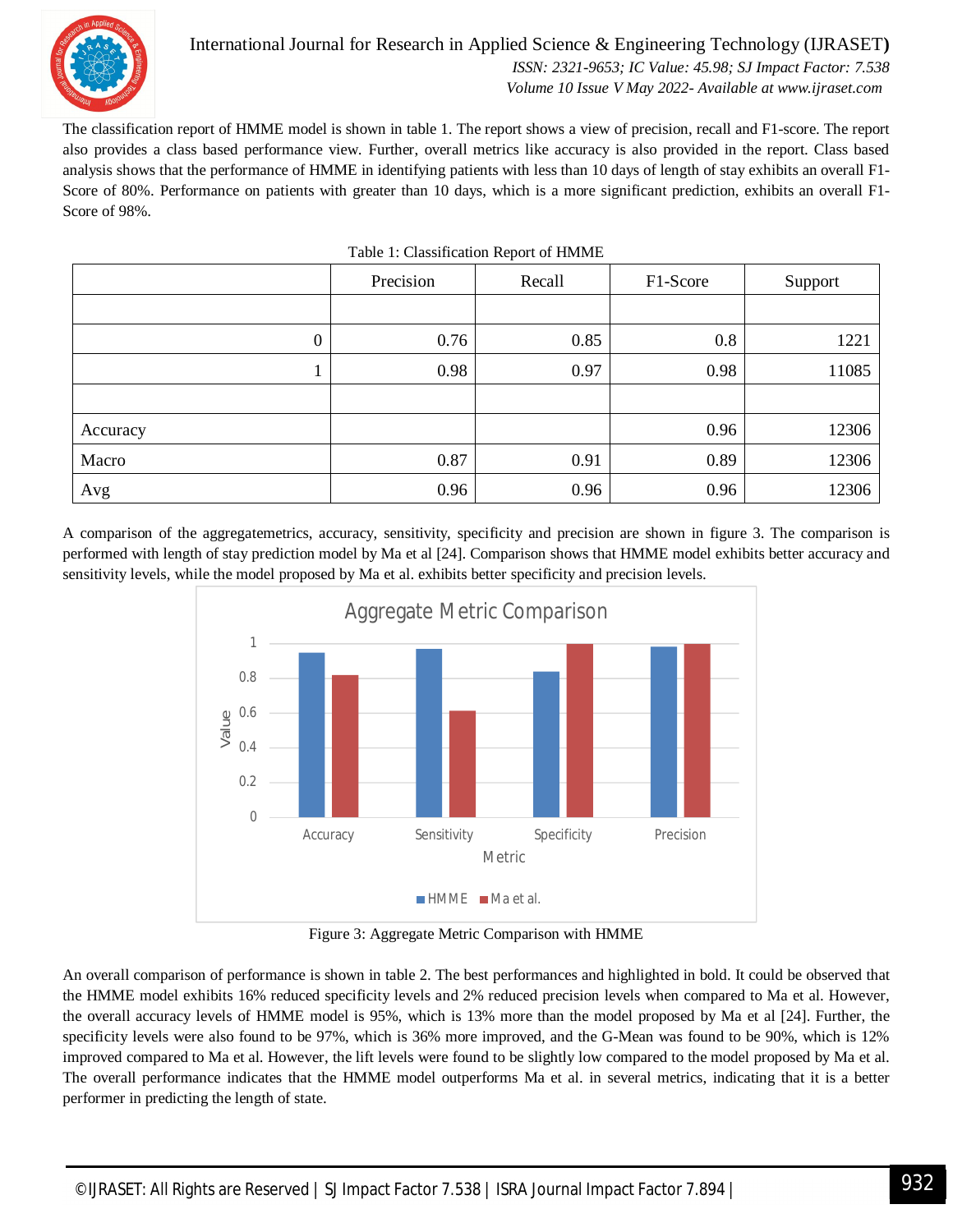

 *ISSN: 2321-9653; IC Value: 45.98; SJ Impact Factor: 7.538*

 *Volume 10 Issue V May 2022- Available at www.ijraset.com*

#### Table 2: Overall Performance Comparison with HMME

|             | <b>HMME</b> | Ma et al. |
|-------------|-------------|-----------|
| Accuracy    | 0.95        | 0.82      |
| Sensitivity | 0.97        | 0.614     |
| Specificity | 0.84        |           |
| Precision   | 0.983       |           |
| G-Mean      | 0.9         | 0.784     |
| Lift        | .09         | 2.13      |

#### **V. CONCLUSION**

Accurately identifying the length of stay of patients is of paramount importance due to the high cost involved for the patient, and the height resource requirement requests in the hospitals. Correct identification can ensure appropriate allocation of resources to patients who are in need. This work presents a heterogeneous multimodel and ensemble, HMME, which is used for effective discrimination of patients with length of stay of less than 10 days and greater than 10 days in the hospital. Patients with high length of state stay are often prone to several financial issues and also health issues. This model has been designed to determine the length of stay levels during the initial stages of admission. Hence, the model can be used as an effective initial indicator to determine a rough estimate of the patients stay levels. The prediction is performed with an accuracy of 95%. Hence, the hospital and the patients can have a rough estimate of their stay period. Comparison with existing state of the art models shows that the HMME model exhibits good performance which is indicative of accurate length of stay prediction. Limitations of this model are they slightly reduced specificity levels and the precision levels. The model can be further extended into a multiclass prediction model, or a regression model by accurately predicting the number of days of stay.

#### **REFERENCES**

- [1] Costa AP, Poss JW, Peirce T, Hirdes JP. Acute care inpatients with long-term delayed-discharge: evidence from a Canadian health region. BMC Health Serv Res 2012;12:172https://doi.org/10.1186/ 1472-6963-12-172.
- [2] Hwabejire JO, Kaafarani HMA, Imam AM, Solis CV, Verge J, Sullivan NM, et al. Excessively long hospital stays after trauma are not related to the severity of illness: let's aim to the right target!. JAMA Surg 2013;148:956–61 https://doi.org/10.1001/jamasurg.2013.2148.
- [3] New PW, Andrianopoulos N, Cameron PA, Olver JH, Stoelwinder JU. Reducing the length of stay for acute hospital patients needing admission into inpatient rehabilitation: a multicentre study of process barriers. Intern Med J 2013;43:1005–11 https://doi.org/10.1111/ imj.12227.
- [4] Michael D. Howell, Managing ICU throughput and understanding ICU census, Curr. Opin. Crit. Care 17 (6) (2011) 626–633.
- [5] Matthew M Churpek, Blair Wendlandt, Frank J Zadravecz, Richa Adhikari, Christopher Winslow, Dana P Edelson, Association between intensive care unit transfer delay and hospital mortality: a multicenter investigation, J. Hospital Med. 11 (11) (2016) 757–762.
- [6] Huang, Z., Lu, X., Duan, H., & Fan, W. (2013). Summarizing clinical pathways from event logs. Journal of Biomedical Informatics, 46(1), 111–127.
- [7] Ramos, M. (1999). The successful utilization of financial data in the support of care management. Family and Community Health, 22, 49–63.
- [8] Adlassnig, K., Combi, C., Das, A., Keravnou, E., & Pozzi, G. (2006). Temporal representation and reasoning in medicine: Research directions and challenges. Artificial Intelligence in Medicine, 38(2), 101–113.
- [9] Doering, L., Esmailian, F., Imperial-Perez, F., & Monsein, S. (2001). Determinants of intensive care unit length of stay after coronary artery bypass graft surgery. Heart Lung, 30(1), 9–17.
- [10] Model-based Prediction of Length of Stay for Rehabilitating Stroke Patients
- [11] Prediction model for prolonged length of stay in patients with community-acquired pneumonia based on Japanese administrative data
- [12] Cortoos P, Gilissen C, Laekeman G, Peetermans WE, Leenaers H, Vandorpe L, et al. Length of stay after reaching clinical stability drives hospital costs associated with adult community-acquired pneumonia. Scand J Infect Dis 2013;45:219e26.
- [13] Suter-Widmer I, Christ-Crain M, Zimmerli W, Albrich W, Mueller B, Schuetz P, ProHOSP Study Group. Predictors for length of hospital stay in patients with community-acquired pneumonia: results from a Swiss multicenter study. BMC Pulm Med 2012;12(1):21.
- [14] Hamada H, Sekimoto M, Imanaka Y. Effects of the per diem prospective payment system with DRG-like grouping system (DPC/PDPS) on resource usage and healthcare quality in Japan. Health Pol 2012;107:194e201.
- [15] Neural network-based multi-task learning for inpatient flow classification and length of stay prediction
- [16] Brandon Thompson, Karim Elish, Robert Steele, Machine learning-based prediction of prolonged length of stay in newborns, in: 2018 17th IEEE International Conference on Machine Learning and Applications, ICMLA, IEEE, 2018, pp. 1454–1459.
- [17] Whitney E Muhlestein, Dallin S Akagi, Jason M Davies, Lola B Chambless, Predicting inpatient length of stay after brain tumor surgery: Developing machine learning ensembles to improve predictive performance, Neurosurgery 85 (3) (2019) 384–393.
- [18] Stefanie Jauk, Diether Kramer, Günther Stark, Karl Hasiba, Werner Leodolter, Stefan Schulz, Johann Kainz, Development of a machine learning model predicting an ICU admission for patients with elective surgery and its prospective validation in clinical practice., Stud. Health Technol. Inf. 264 (2019) 173– 177.
- [19] Early Prediction of Length of Stay After Pancreaticoduodenectomy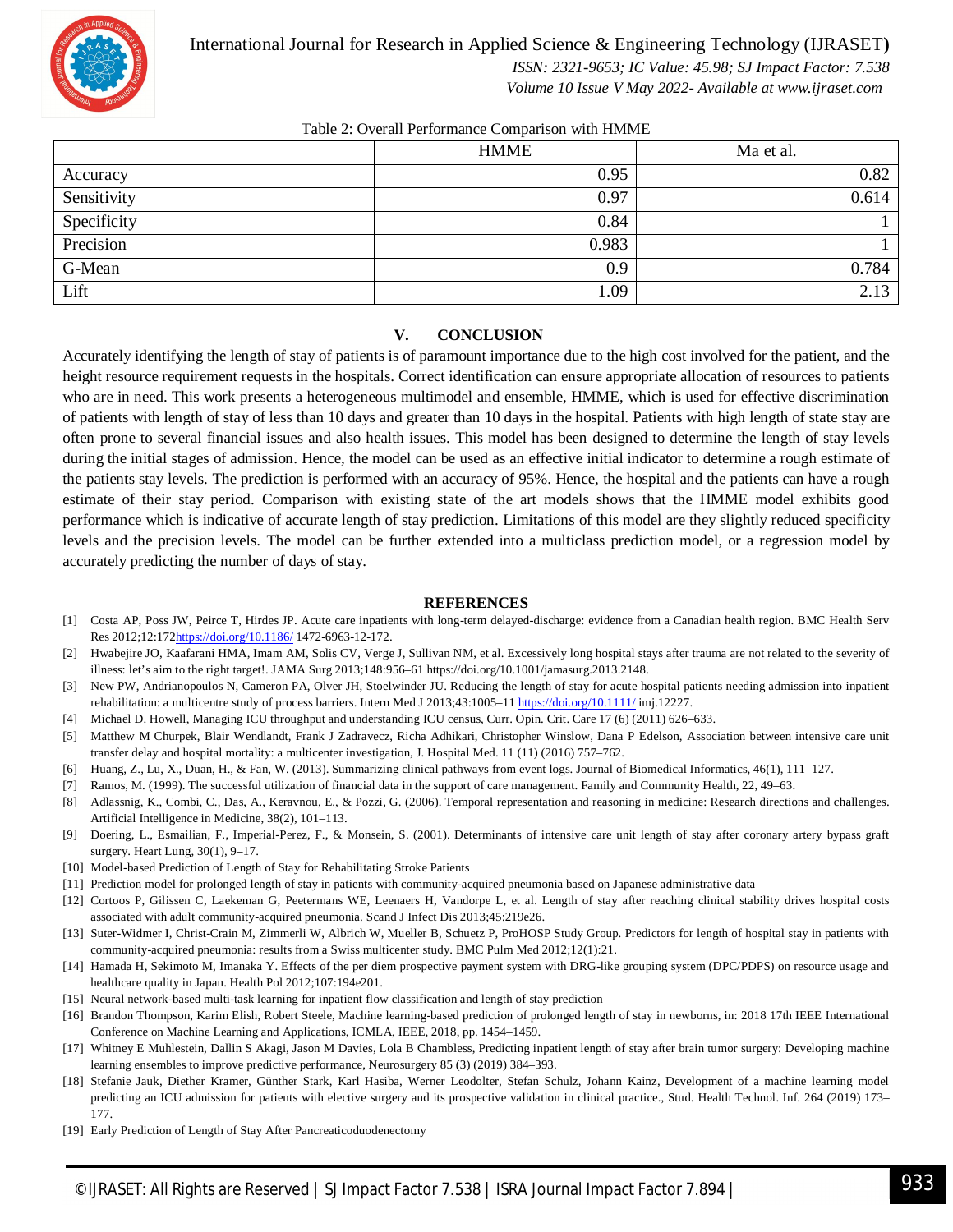

 *ISSN: 2321-9653; IC Value: 45.98; SJ Impact Factor: 7.538*

 *Volume 10 Issue V May 2022- Available at www.ijraset.com*

- [20] Length of stay prediction for clinical treatment process using temporal similarity
- [21] Yang, C., Wei, C., Yuan, C., & Schoung, J. (2010). Predicting the length of hospital stay of burn patients: Comparisons of prediction accuracy among different clinical stages. Decision Support Systems, 50(1), 325–335.
- [22] Tu, J., & Guerriere, M. (1993). Use of a neural network as a predictive instrument for length of stay in the intensive care unit following cardiac surgery. Computers and Biomedical Research, 26(3), 220–229
- [23] Prediction calculator for nonroutine discharge and length of stay after spine surgery
- [24] Length of stay prediction for ICU patients using individualized single classification algorithm
- [25] "Correlation Coefficient: Simple Definition, Formula, Easy Steps". Statistics How To.
- [26] Data Descriptor: MIMIC-III, a freely accessible critical care database